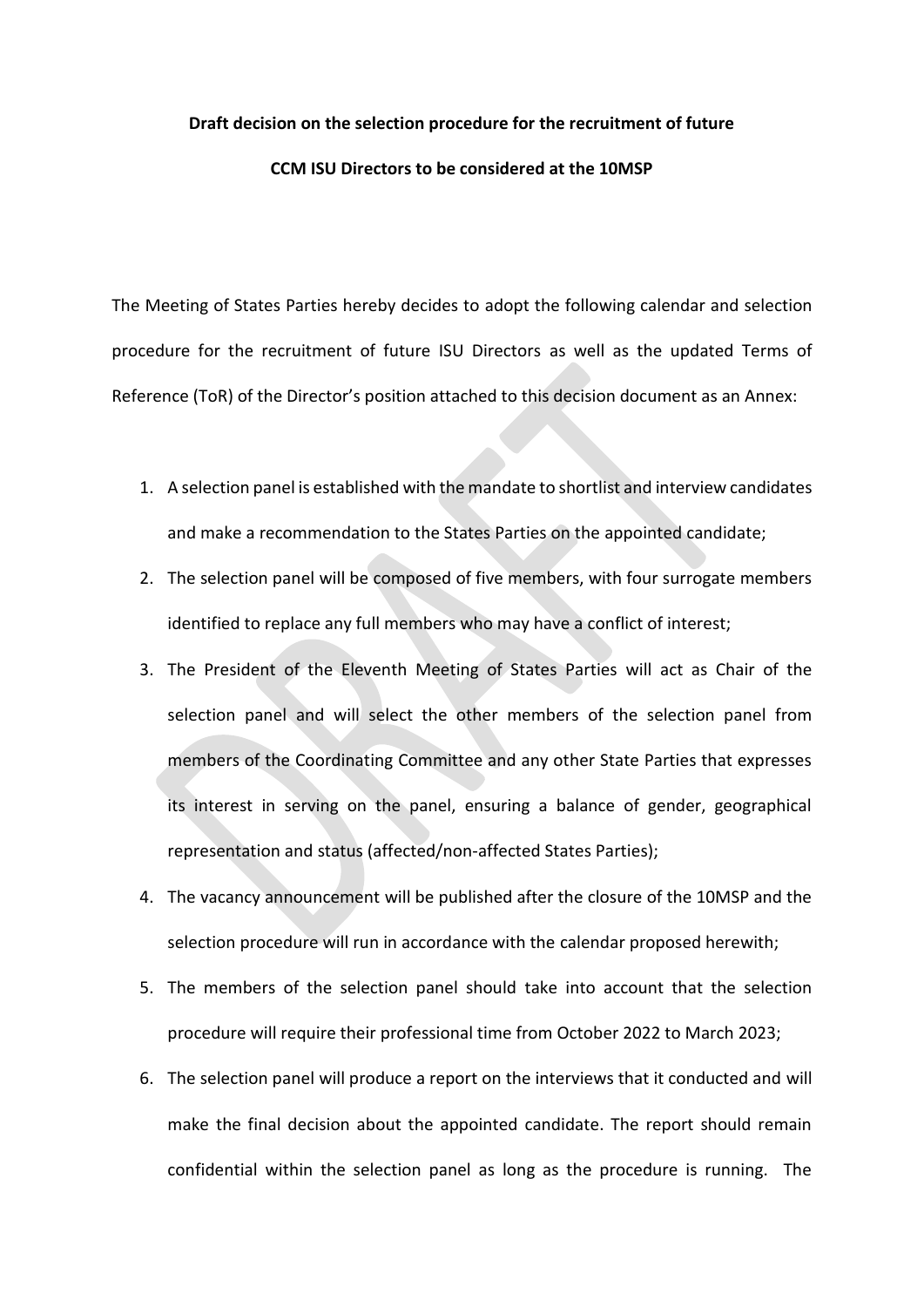President will propose the appointed candidate for the approval of the States Parties, via written silence procedure. After the designation of the ISU Director, the report of the selection panel will be made available to the members of the Coordinating Committee;

- 7. The GICHD salary scale will be applied to the ISU Director's work contract and the GICHD staff rules and regulations will apply to them;
- 8. The GICHD will provide administrative and logistical support throughout the selection process. This may require employing a professional recruitment agency with possible budget implications.

## **Calendar for the recruitment of the ISU Director:**

- The GICHD will post the vacancy announcement on relevant websites (5-25 September  $2022 = 3$  weeks);
- The GICHD will conduct the pre-screening of applications based on the updated Director's Terms of Reference (ToR) Annexed to this document and it will circulate the list of suitable candidates to the selection panel (26 September – 7 October 2022 = 2 weeks);
- The selection panel will consider the applications received and will shortlist the best five candidates to be invited to the interviews (7 October  $-$  9 December 2022 = 2 months);
- The selection panel will define the competency profile and leadership skills prior to the interviews, based on the updated ToR (7 October – 9 December 2022 = 2 months);